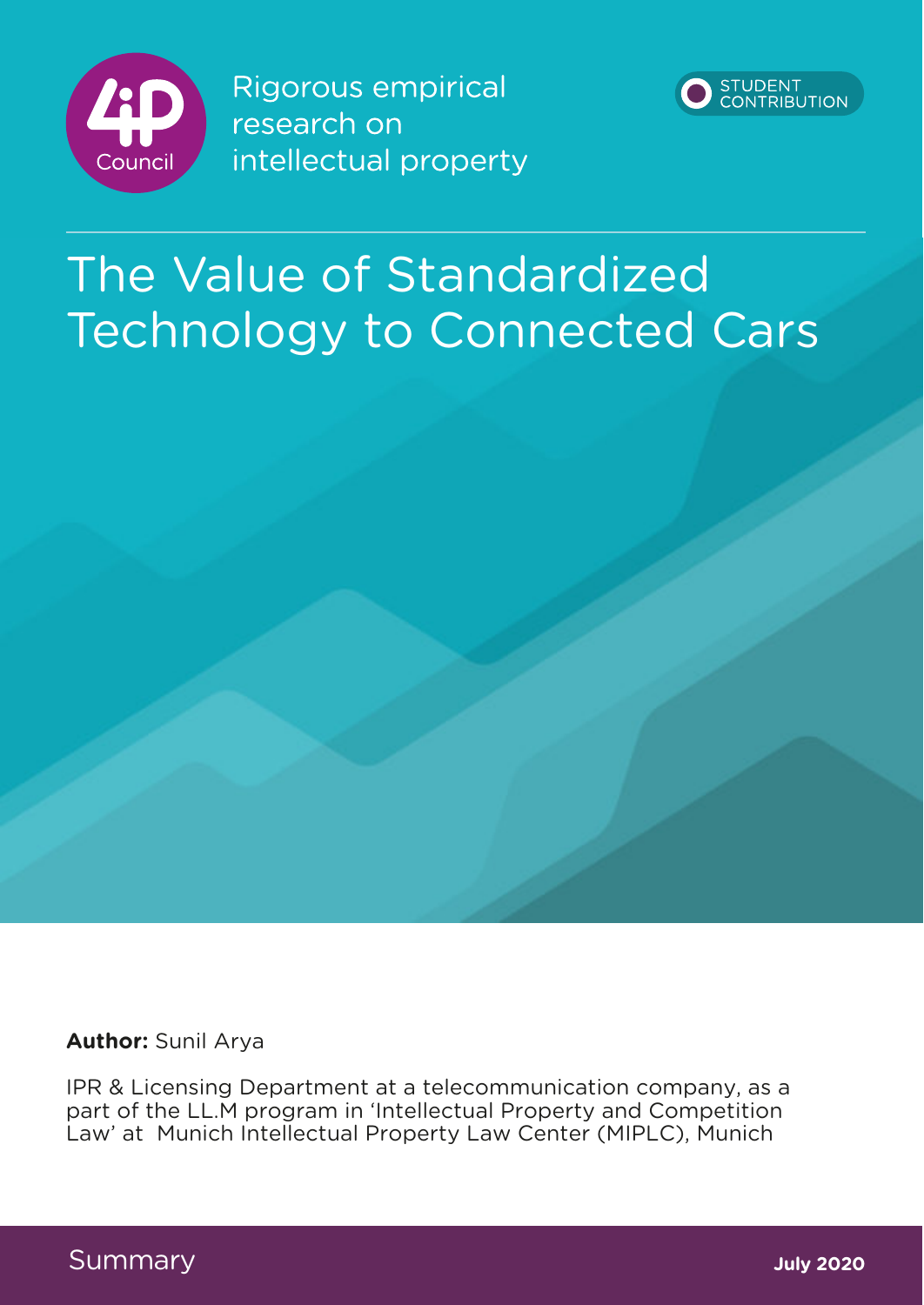

Rigorous empirical research on intellectual property

4iP Council is a European research council dedicated to developing high quality academic insight and empirical evidence on topics related to intellectual property and innovation. Our research is multi-industry, cross sector and technology focused. We work with academia, policy makers and regulators to facilitate a deeper understanding of the invention process and of technology investment decision-making.

www.4ipcouncil.com

This summary is drawn from the following paper: Sunil Arya, The Value of Standardized Technology to Connected Cars, GRUR International, Volume 69, Issue 4, April 2020, Pages 365–379.

### Suggested citation

Arya, Sunil, The Value of Standardized Technology to Connected Cars, Summary. (July 2020). 4iP Council.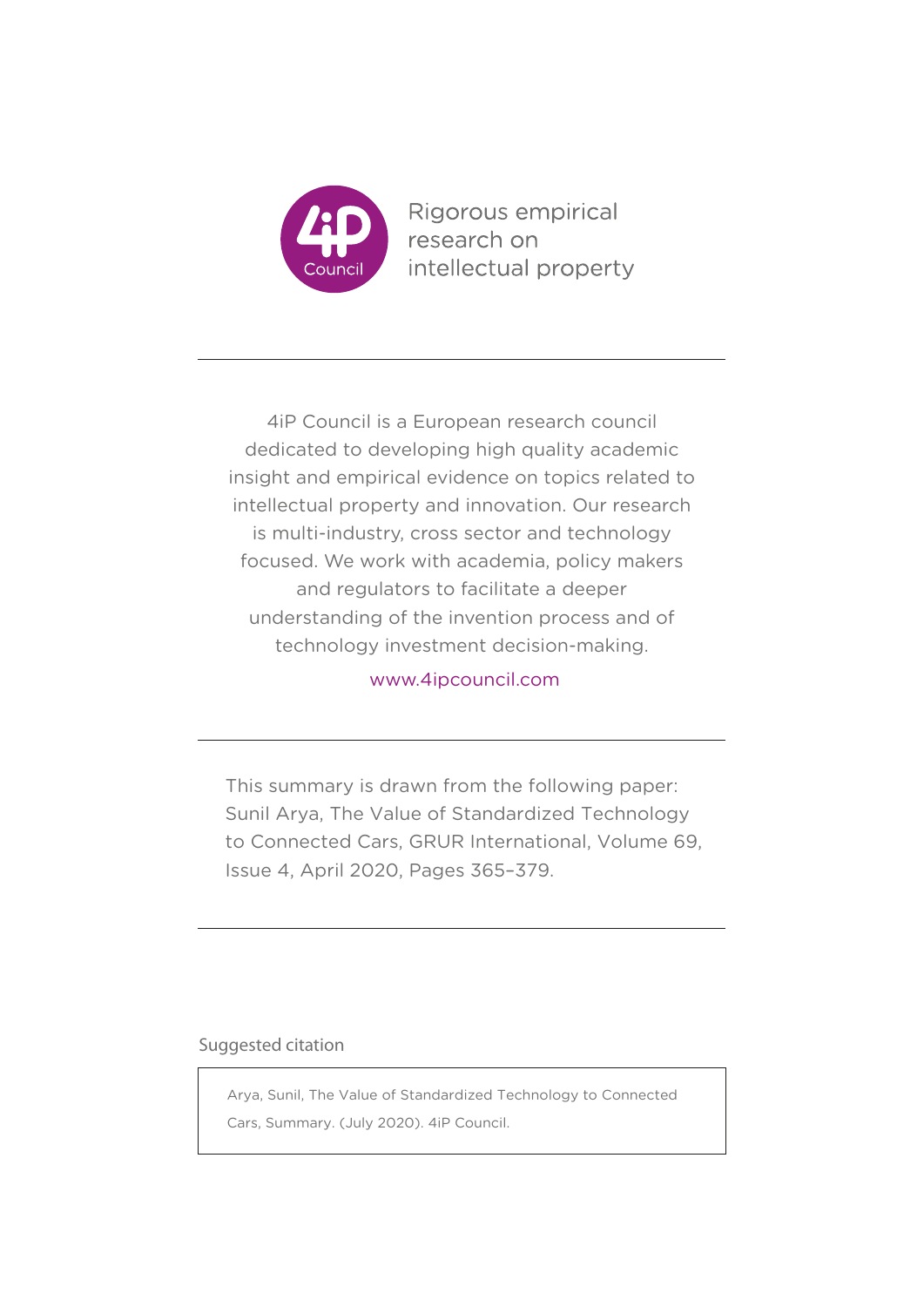## **The Value of Standardized Technology to Connected Cars<sup>1</sup>**

## Sunil Arya

### **Executive Summary**

Connectivity allows modern-day automobiles to improve their functioning and to enhance the user experience. There is a wide range of connected car applications based on standardized technologies being offered at present by various automobile manufacturers. This is achieved with features that range from increasing safety to allowing access to music and other forms of entertainment for the drivers and passengers to enjoy.

Five types of connectivity can be differentiated regarding cars, depending on the devices and environments to which the car connects: (1) *Vehicle-to-Infrastructure (V2I)*, for communication with devices which are part of the transportation infrastructure; (2) *Vehicle*to-Vehicle (V2V), for communication with other surrounding vehicles without intermediaries; (3) *Vehicle-to-Cloud (V2C)*, for connection with off-board cloud computing system; (4) *Vehicle-to-Pedestrian (V2P)*, which includes people on foot but also other road users such as cyclists and public transport commuters; and (5) *Vehicle-to-Anything (V2X)*, when multiple simultaneous connections on different levels and with different vehicles, infrastructures and other objects are required.

Those five types of connectivity are combined and employed to provide different connected car applications to users. The following are the main categories of connected car applications which can be found.

- Mobility. Such as navigation, Real-Time Traffic Information (RTTI), parking, route optimization, etc.
- Safety. Such as information on road conditions, real-time warning of road hazards, response to crashes or theft, etc.
- Entertainment. Such as hotspot, music, podcasts, multimedia content for passengers, etc.
- Vehicle Management. Such as vehicle status (mileage, tire pressure, fuel levels), maintenance, remote applications, etc.
- Breakdown. Such as component diagnostics, health reports, and other outbound services, etc.
- Driver assistance and comfort. Such as autonomous driving, Advanced Driver-Assistance Systems (ADAS), climate control, detection of driver's fatigue or drowsiness, etc.

<sup>&</sup>lt;sup>1</sup> Sunil Arya, The Value of Standardized Technology to Connected Cars, GRUR International, Volume 69, Issue 4, April 2020, Pages 365-379. https://doi.org/10.1093/grurint/ikaa042.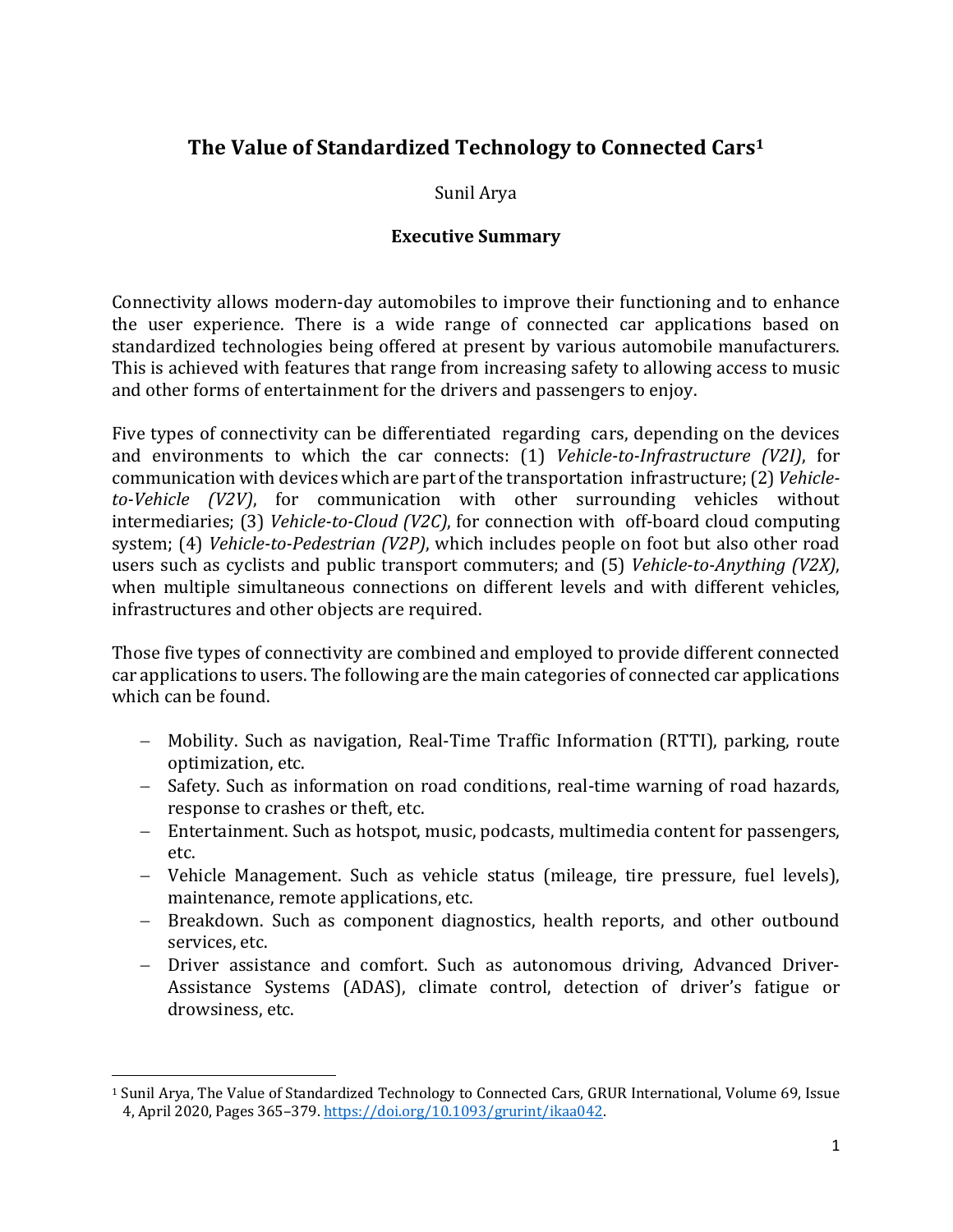- Commercial. Such as information about fuel stations (including prices), restaurants, tolls, insurance, etc.
- Lifestyle. Such as in-car office (e-mails, contacts), personal assistants, partner networks, etc.

The interaction amongst connected cars and, to the external environment is achieved, thanks to technical standards, which are technical specifications set and developed by Standard Development Organizations (SDOs). Members of these organizations contribute their technologies to form part of the standard. As these technical contributions are often the outcomes of massive research and development investments. Companies usually protect such investments by intellectual property rights (IPRs), in the form of patents, in particular, so-called standard essential patents (SEPs). In order to promote the success of the standard, SDOs encourage their members to make their SEPs available on fair, reasonable, and nondiscriminatory (FRAND) terms and conditions. FRAND manifests the value that the standardized technology brings to the end-product, trying to balance the interests of those who invested in the development of the technology and those who wish to access and implement it at reasonable prices. FRAND is traditionally determined by the concerned parties in bilateral patent licensing negotiations. Only when parties disagree may they end up in litigation.

An indication of the value that standardized technologies bring to cars can be found in the prices paid by consumers to enjoy connectivity-based features in their vehicles. Automobile manufacturers have different approaches to the connected car services that they provide. Moreover, within the same manufacturer, multiple tiers of the connected car services are offered for different brand segments. Therefore, a wide range can be observed in connected car services offered by various automobile manufacturers and the corresponding pricing.

The paper shows data collected from 15 car manufacturers regarding the connected car services offered and the prices that consumers are paying to avail such services. The data is presented in the form of the accumulated price that a user would have to pay for the connected car services for a period of eleven years (which is the average time that consumers maintain a new car in Europe). Corresponding prices are collected for each tier of connected car services that the automobile manufacturers offer and additional one-time expenses (if any) and free subscription periods included with new vehicle purchases were also taken into account.

The variety of connected car packages offered by the automobile manufacturers ranges from two (Fiat, Tesla, and Volvo offer connected car services under two packages each) to ten (Mercedes-Benz offers connected car services under ten different packages). The prices through an 11-year period for the best-possible connected car application package across automobile manufacturers range from a  $\epsilon$ 300 package offered by Opel to a  $\epsilon$ 20,586 package offered by Porsche.